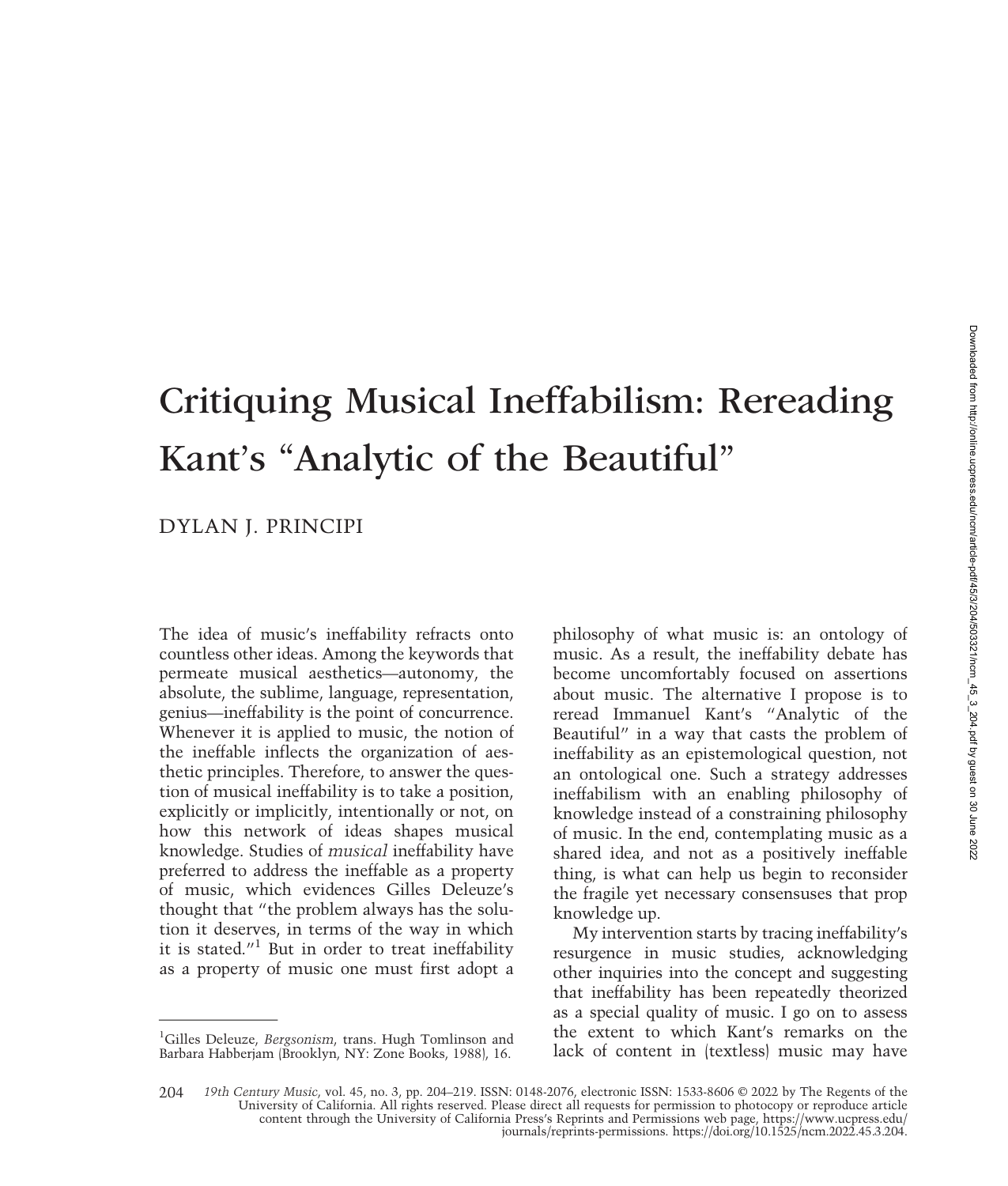I

musical, or vice versa, that music is uniquely

ineffable.

In the years since the New Musicology voiced a growing desire to articulate new horizons of musical meaning, the idea of music's ineffability has regained attention in Anglophone scholarship, primarily through the work of Carolyn Abbate.<sup>2</sup> Her translation of Vladimir Jankélévitch's Music and the Ineffable reunites the domains of ethics and aesthetics at the same time that it theorizes anew the relationship of music and musical talk, asserting that music is "inexpressive not because [it] expresses nothing but because it does not express this or that privileged landscape, this or that setting to the exclusion of all others; music is inexpressive in that it implies innumerable possibilities of interpretation, because it allows us to choose between them."<sup>3</sup> Jankélévitch redoubles this claim, writing, "As an ineffably general language (if such is what 'language' should be), music is docile, lending itself to countless associations. . . . Music, with its double meanings, its readiness to oblige the most diverse interpretations, will evoke just as easily anything it pleases us to imagine . . . choose your chimera, imagine what you will, anything is possible. $1/4$  At first glance, Jankélévitch's statements set up what Stephen Rings has described as a "Jekyll-and-Hyde" dichotomy between an absence and abundance of discourse invited by music. Rings, however, interprets this dichotomy as causal rather than paradoxical: "It is music's very ineffability that underwrites endless talk: all talk about music is 'infinitely equivocal' and is thus in principle unlimited."<sup>5</sup> This dualism is what Abbate

contributed to the ascent of musical ineffabilism throughout the nineteenth and twentieth centuries, with particular attention, first, to how music's imputed lack of representational content implicates it in the issues of nature and genius, and, second, to the way the rest of the Analytic draws back from the claims of contentlessness by making aesthetic contemplation depend on communicability. Pulling harder on the thread of contentlessness shows that music's special status as nonrepresentational "free beauty" hinges on a historically specific criterion of representation and not on any qualities inherent to music.

Next, I correlate two pro-ineffability arguments (that music either precludes or exceeds utterance) with the "precognitive" and "multicognitive" interpretations of Kant's Analytic as described by Paul Guyer. Against these, Guyer applies his own "meta-cognitive" reading in which aesthetic contemplation begins only after the beautiful object has been delimited with a concept. Guyer's reading differs significantly from ineffability theories by locating concepts, and their construction in language, prior to aesthetic experience rather than after it.

Finally, I rehearse Kant's triangulation of beauty with agreeability and goodness in order to position beauty as a synthesis of subjective sensation and rational objectivity. As the product of this special synthesis, beauty attaches itself to what Kant calls common sense (sensus communis): a loaded term that nevertheless expresses how individuals can strive together toward an inclusive idea of beauty by cultivating and communicating their own aesthetic ideals. The uncertainty of common sense, which expresses both the hope for agreement and the potential for disagreement, is built into the very communicability that permits aesthetic experience to be cognized. It is this sense—not so much common sense, but a sense in common that offers the possibility of replacing musical ineffabilism with a more flexible view of music that reimagines the Enlightenment aspiration for equality through discourse. What emerges is an alternative explanation for the plurality of music's meanings, one that neither requires nor maintains the strong ontological claims that ineffability is specifically

<sup>&</sup>lt;sup>2</sup>Abbate's keynote 2018 keynote speech to the Society for Music Theory demonstrates the disciplinary value accorded to thought about musical ineffabilism. "Lightness, Improvisation, and What Is Knowable" (keynote presentation, Annual Meeting of the Society for Music Theory, 3 November 2018).

<sup>&</sup>lt;sup>3</sup>Vladimir Jankélévitch, Music and the Ineffable, trans. Carolyn Abbate (Princeton, NJ: Princeton University Press, 2003), 74.

 $4$ Ibid., 75.

<sup>&</sup>lt;sup>5</sup>Stephen Rings, "Talking and Listening with Jankélévitch," Journal of the American Musicological Society 65, no. 1 (2012): 219.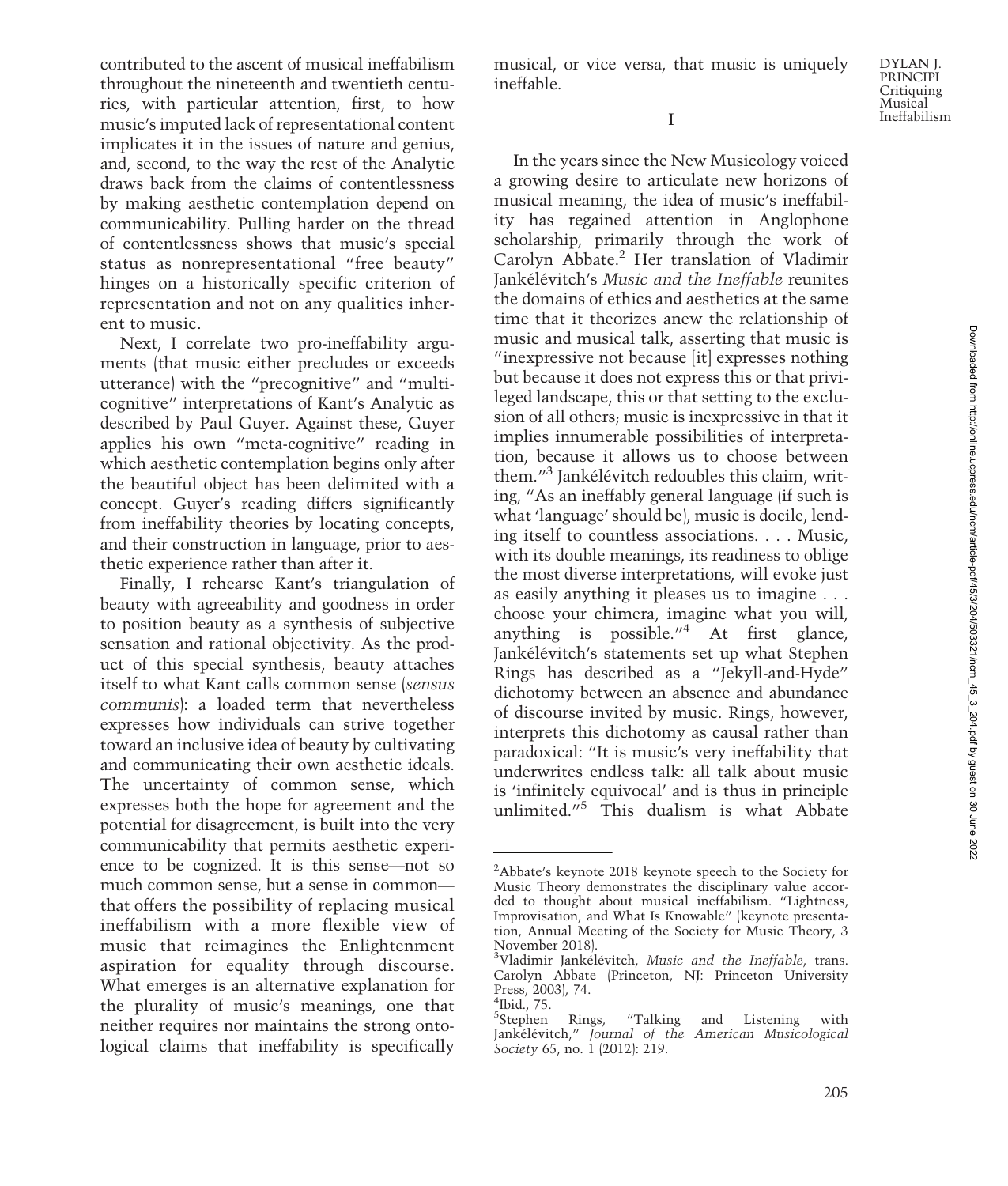directs against a tradition of musical hermeneutics stretching from the New Musicology back in time to Theodor Adorno and beyond. Her most strenuous argument is that sustained emphasis on decoding and explaining hidden meanings has usurped attention from and eclipsed "real music"—defined as the embodied experience of the "event itself," or "music-asperformed"—which is what expresses both a plethora of meanings and none at all.<sup>6</sup> For Abbate's camp, Jankélévitch's ineffabilism provides a tool for excising music from authoritarian interpretation while rehabilitating descriptions of sensory experience in one stroke.

It has been well documented that the idea of music's ineffability far predates Jankélévitch and Abbate. While its historical and cultural origins extend beyond the Western canon of aesthetics, proponents and critics alike agree that music's relationship with ineffability took decisive shape during the nineteenth century. Holly Watkins's article "From the Mine to the Shrine: The Critical Origins of Musical Depth" gives an account of how instrumental music came to represent, for the Romantics, "precisely what could not pass over into discourse."<sup>7</sup> If Romanticism replaced the transparent selfknowledge of Enlightenment rationality with a subject who experiences its own immeasurable depth as sublime, then it was E. T. A. Hoffmann who sought to plumb that depth by exploring music's perceived interiority.8 Wye Jamison Allanbrook similarly identifies Hoffmann as an original theorist of "the Behind, the Beneath, and the Beyond" who helped spread the belief that truth lies somewhere beneath music's apparent surface.<sup>9</sup> According to Watkins, the metaphor of depth enables its own kind of dualism. It "preserves the impenetrable mystery" of musical genius at the same time that it "claims for the work a rational construction belied by its disjunct surface."<sup>10</sup>

In Musical Vitalities, Watkins describes a similar binarism in Eduard Hanslick's post-Kantian aesthetics: "Hanslick's separation of musical causes and effects, of music's effable building blocks and its ineffable beauty which 'pleases us in itself,' splits music into incompatible experiential and discursive dimensions."<sup>11</sup> Caught between his allegiance, on one hand, to Kant's dictum that instrumental music has no representational content, and his desire, on the other hand, to apply the methods of Wissenschaft to that contentless music, Hanslick concludes, in Watkins's words, that "we can say nothing about the beauty of a [musical] passage other than that it is beautiful. Musical beauty thus serves as the silent enabler of an onslaught of talk."<sup>12</sup> Both Hoffmann's and Hanslick's dualisms are protective: at the same time that they make music available for discussion, they preserve an unsayable remainder in music with axiomatic force, or rather, they create music's ineffable dimension by fiat. Watkins finds this same defensive dualism in present-day ineffabilism. Because Abbate rules out efforts to articulate music's significance by allowing it to attract or repel meanings according to experiential contexts, she renders music impervious to "ideological scrutiny." Critiquing hermeneutics in this way reverts to Hanslick's "ban on idea- and feeling-centered criticism" by accepting the premise that music does not signify anything "reliably enough to support the quest for meaning. $13$ 

Numerous other critics have leveraged the logic of Romanticism and its attendant pitfalls against Jankélévitch and Abbate, taking particular

<sup>6</sup> Carolyn Abbate, "Music—Drastic or Gnostic?," Critical Inquiry 30, no. 3 (2004): 532. <sup>7</sup>

Holly Watkins, "From the Mine to the Shrine: The Critical Origins of Musical Depth," this journal 27, no. 3  $(2004): 179 - 207.$ 

 $8$ Ibid., 191–99.

Wye J. Allanbrook, "Theorizing the Comic Surface," in Music in the Mirror: Reflections on the History of Music Theory and Literature for the Twenty-first Century, ed. Andreas Giger and Thomas J. Mathiesen (Lincoln: University of Nebraska Press, 2002), 196–98.

<sup>&</sup>lt;sup>10</sup>Watkins, "From the Mine to the Shrine," 201.<br><sup>11</sup>Holly Watkins, *Musical Vitalities: Ventures in a Biotic* Aesthetics of Music, New Material Histories of Music

<sup>(</sup>Chicago: University of Chicago Press, 2018), 49. 12Ibid. Hanslick's early espousal and later disavowal of a musical Wissenschaft, as well as the influence of scientists like Ernst Mach and Ludwig Boltzmann over the humanities at the University of Vienna throughout the nineteenth century, are detailed in Kevin C. Karnes, Music, Criticism, and the Challenge of History: Shaping Modern Musical Thought in Late Nineteenth-Century Vienna, AMS Studies in Music (New York: Oxford University Press, 2008).

<sup>&</sup>lt;sup>13</sup>Watkins, Musical Vitalities, 42-43.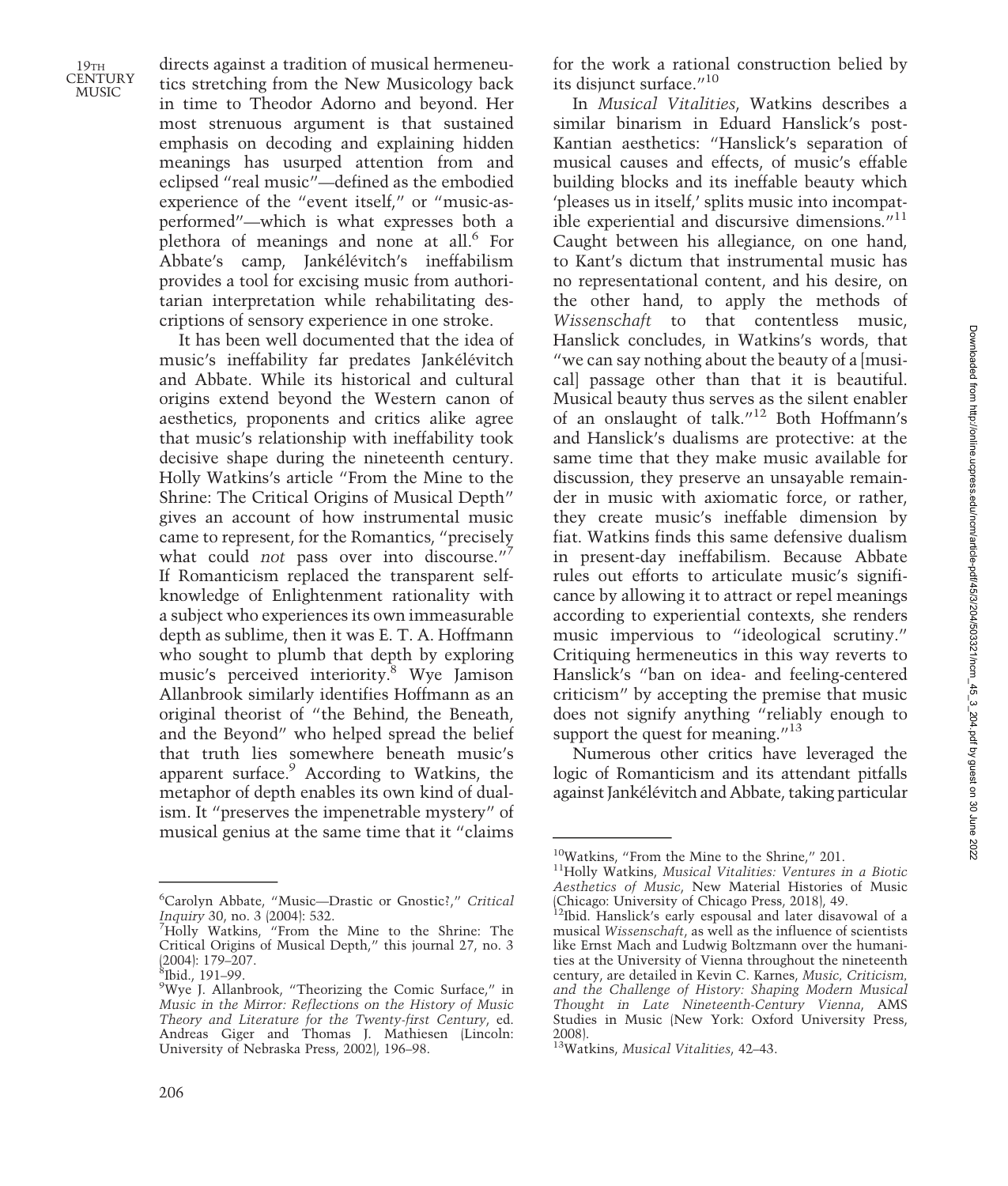exception to ineffability as a potential censor of interpretive discourse. Roger Scruton attributes confusion about ineffability to the question, imparted by Kant, of whether transcendental knowledge is possible by reaching beyond the empirical world; he notes that this question, rather than being resolved, was superseded by Hegelian absolute idealism around the same time that the term "absolute" made its way into the aesthetics of music. The attempt to apply ineffability productively to music, Scruton seems to think, amounts to a cop-out: it sidesteps the question of whether we can reach transcendental knowledge with language by approaching it through other (musical) means. $14$  Meanwhile, Judith Lochhead outlines similarities between Jankélévitch's ineffabilism and the notion of the sublime, warning us that the baggage of this Romantic category runs contrary to intellectual efforts for social justice.<sup>15</sup> More condemnatory still, James Hepokoski regards ineffabilism as an effort to intimidate hermeneutics, "a sidelining of critical discourse in order to urge a commitment to an abundant existential experience."<sup>16</sup> Similarly, James Currie senses in Jankélévitch's book a disingenuous omission of its debt to the fraught Germanic philosophical canon as well as a bad-faith ethicizing of music, which

otherwise offers respite from moral necessity.<sup>17</sup> Finally, Lawrence Kramer has linked the desire for ineffability to W. J. T. Mitchell's "ekphrastic fear," or "the fear that language will destroy the immediacy of whatever it comes to describe."<sup>18</sup> Each in their own way, the critics of musical ineffabilism arrive at Karol Berger's sentiment that "we are hermeneutic creatures through and through."<sup>19</sup> They reject talking about musical experience as though it were unmediated by language as a harmful Romantic illusion, and instead see language as a formative component of musical experience.

Michael Gallope's book Deep Refrains goes a long way toward defending Jankélévitch's thought by giving a fuller account of its precedents and reception.20 With a tacit mixture of regret and reproach about how the recent ineffability debate has confined itself to scrutinizing Jankélévitch, Gallope warns that the fate of ineffability cannot be decided by a single thinker. $21$ This warning also furnishes the premise of his book, which begins by considering the traces of musical ineffability in ancient Greece, advances to a detailed narrative of ineffability's transformation in the long nineteenth century, and arrives at the twentieth century with case studies of a select handful of thinkers from Adorno to Deleuze and Guattari. Instead of arguing a particular side of ineffability's ongoing dichotomy, Gallope positions himself outside of the debate by seeing the dialectic itself as a productive paradox, proposing that "music appears as a sensuous immediacy at the same time that it always remains mediated by forms and techniques. It is this paradoxical structure that allows music to serve as a magnet for philosophical conundrums. For music attracts meanings in fluid and unpredictable ways."<sup>22</sup>

This thesis statement is in keeping with Gallope's principal defense of Jankélévitch: that his work beyond Music and the Ineffable

<sup>&</sup>lt;sup>14</sup>"I take it that those who have turned to music in this dilemma have done so precisely because approaching the transcendental through music does not require the belief that we can approach it through language, or through our ordinary conceptual powers. In this way we can maintain the belief that the transcendental is incapable of being defined or described while surreptitiously offering a back route to it, so to speak. We offer a way of effing the ineffable. Just such a move was made by Schopenhauer." Roger Scruton, "Effing the Ineffable," Big Questions Online, 11 April 2010, https://www.roger-scruton.com/homepage/about/music/ understanding-music/187-effing-the-ineffable.

<sup>&</sup>lt;sup>15</sup>Judith Lochhead, "The Sublime, the Ineffable, and Other Dangerous Aesthetics," Women and Music 12, no. 1 (2008): 63–74; "Can We Say What We Hear?—Jankélévitch and the Bergsonian Ineffable," Journal of the American<br>Musicological Society 65, no. 1 (2012): 231–35.

<sup>&</sup>lt;sup>16</sup>James Hepokoski, "Ineffable Immersion: Contextualizing the Call for Silence," Journal of the American<br>Musicological Society 65, no. 1 (2012): 225.

<sup>&</sup>lt;sup>17</sup>James Currie, "Where Jankélévitch Cannot Speak," Journal of the American Musicological Society 65, no. 1 (2012): 247–51.

<sup>&</sup>lt;sup>18</sup>Lawrence Kramer, The Thought of Music (Oakland: University of California Press, 2016), 54; W. J. T. Mitchell, Picture Theory: Essays on Verbal and Visual Representation (Chicago: University of Chicago Press, 1994).

<sup>&</sup>lt;sup>19</sup>Karol Berger, "Musicology According to Don Giovanni, or: Should We Get Drastic?" Journal of Musicology 22,

no. 3 (2005): 497.<br><sup>20</sup>Michael Gallope, *Deep Refrains: Music, Philosophy, and* the Ineffable (Chicago: University of Chicago Press, 2017).<br><sup>21</sup>Ibid., 62. <sup>22</sup>Gallope, *Deep Refrains*, 10.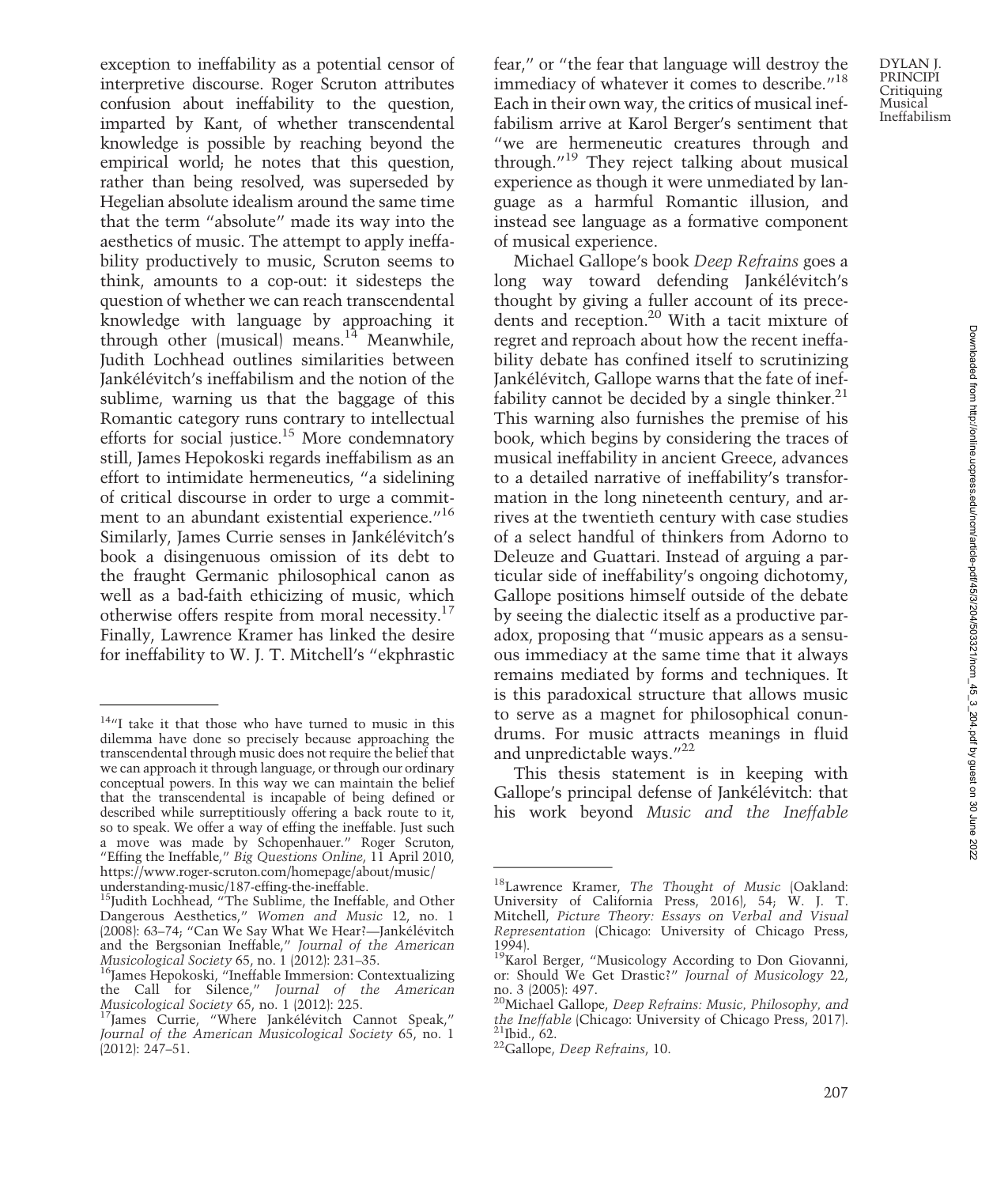demonstrates that he never truly thought that musical experience could be presented apart from its mediation through language.23 Consequently, Deep Refrains attempts to separate ineffability from the absolute and its connotations, $24$  and to rebut the objection that ineffabilism is a call for interpretive silence.<sup>25</sup> All said, Gallope depicts an optimistic view of ineffability's paradox—in which music vacillates between the presence and absence of linguistic mediation—as constituting music's specificity. The interesting philosophical question raised by music, then, is how its dialectical specificity is "summoned to do a certain kind of philosophical work that no other medium can do in quite the same way."<sup>26</sup>

The aim of this brief survey is to point out that, although authors have addressed musical ineffabilism both positively and negatively, the majority of approaches deal with music as the unique site of the ineffable. Put differently, ineffability theory tends to pin itself to a purportedly essential aspect of music (music itself, "real music," music-as-performed, etc.), and thus institutes a kind of musical exceptionalism. As a result, a historically and culturally specific, yet underacknowledged (and thus fuzzy) conception of music is made to bear the full weight of ineffability. The effect is the same even when music is invoked as grounds for criticizing ineffabilism doing so just bolsters the binary from its other side. When the crux of ineffability rests on music per se, and when claims about music's ineffability border on the universal, the myriad ontologies denoted by the empty signifier "music" risk being suppressed.

Kant's "Analytic of the Beautiful" can help dislodge the paradox of ineffability by offloading its weight from music and putting it back onto language. In the process, music's multiplicity of meaning emerges, not from music's exceptional specificity, but from a lack of certainty inherent in discourse: that ongoing negotiation of terms within language, which makes it possible to delimit an object for the contemplation of

23Michael Gallope, "Jankélévitch's Fidelity to Inconsistency," Journal of the American Musicological *Society 65, no. 1 (2012): 238.*<br><sup>24</sup>Gallope*, Deep Refrains, 30.*<br><sup>25</sup>Ibid., 16.<br><sup>26</sup>Ibid., 19.

beauty. Put in this light, music's apparent ineffability has more to do with the function of language than it does with music.

To use Kant in this way is to take seriously Kramer's question: "How is listening to music ineffable in any way that these are not: hearing the wind as it rustles in the trees, recognizing a voice . . . contemplating the evening as it gathers?"<sup>27</sup> Or more simply, "why should music be any different?"<sup>28</sup> Turning what allegedly makes music special—its apparent lack of meaningful content or specificity—back onto language prevents music from having to do any extra duty among the arts. And while ineffability may not be reducible to the absolute or the sublime, neither is it separable from them. To deprioritize music as a special site of the ineffable is to heed Lochhead's call to resist "the sedimented meanings of the sublime" in favor of rehabilitating its "dead and maligned sister, the beautiful."<sup>29</sup> For the beautiful, not ineffability or its adjuncts, is the idea that opens up the relationship of language and music to include the diversity of individuals' aesthetic ideals. Far from being antiquated, the notion of the beautiful in Kant's Critique of Judgment points up the fundamental role of language in enabling knowledge of and discourse about aesthetic experience, musical experience included.

## II

To the current ineffability debate, Kant might seem an unlikely or untimely contributor. Unlikely, because his categorization of music as free beauty, lacking in representational content, is commonly thought to anchor the Romantic and formalist trends described above. Untimely, in that music scholars are seeking new voices and perspectives that reckon with, as Philip Ewell articulated it, the white racial frame through which the field of music studies has viewed the past.<sup>30</sup>

<sup>&</sup>lt;sup>27</sup>Kramer, *The Thought of Music*, 46.<br><sup>28</sup>Ibid., 54.<br><sup>29</sup>Lochhead, "The Sublime," 72.<br><sup>30</sup>Philip Ewell, "Music Theory's White Racial Frame," Music Theory Spectrum 43, no. 2 (Fall 2021): 324–29.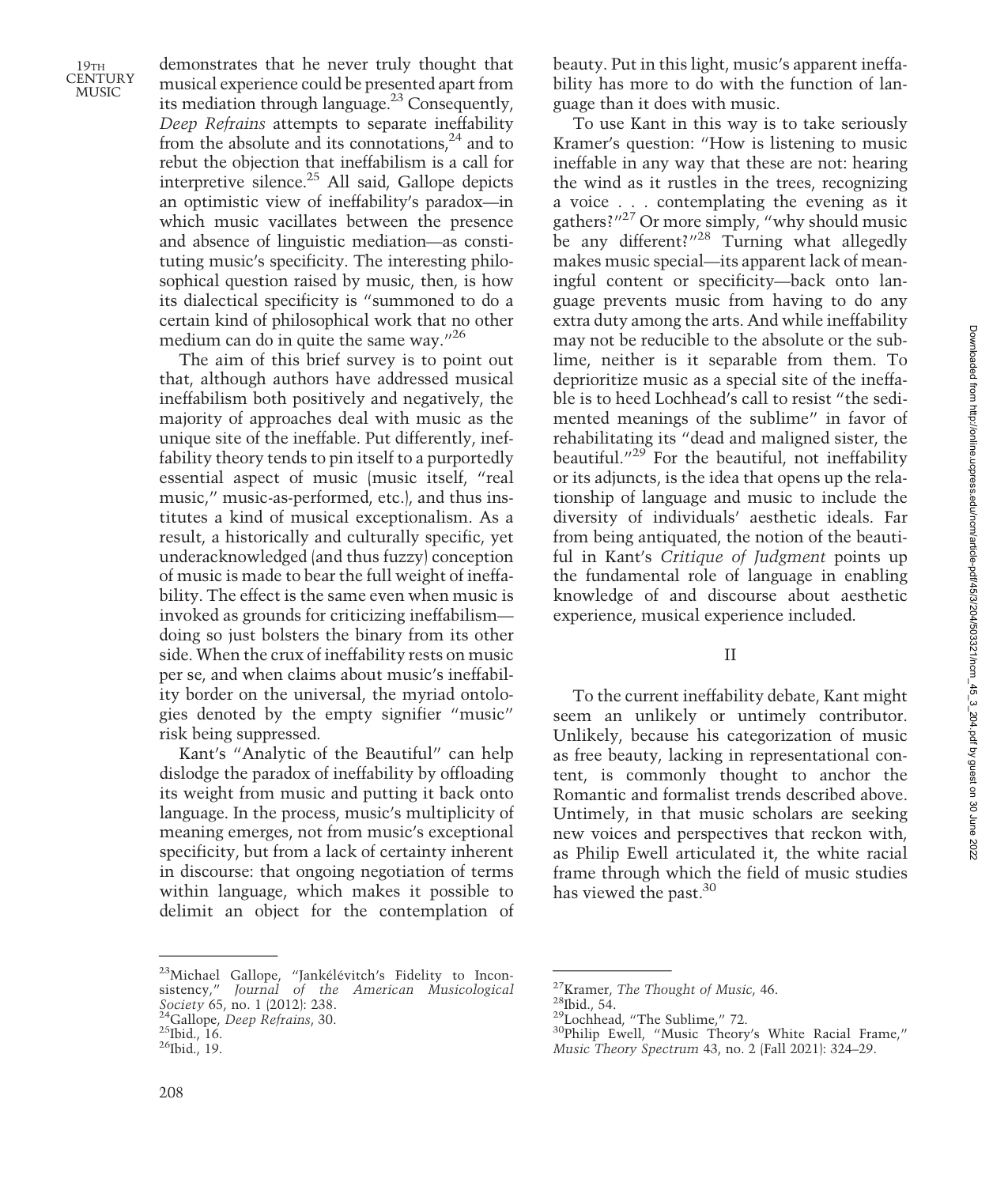Concerning the first charge, a growing body of scholarship, represented by one of Matthew Pritchard's recent articles, casts doubt on the identification of Kant as an archformalist and encourages new understandings of how concepts function within Kant's aesthetics.<sup>31</sup> Reevaluating music's place within the Analytic shows that its supposed contentlessness stems from Kant's emphasis on representation, which has to with the presence or absence of lyrics and not with anything specifically musical. This insight detracts from the parts of the Analytic that seem to grant music a special relationship to nature, genius, and the sublime categories that owe their value to post-Kantian Romanticism—and puts music back in context with other arts as they relate to aesthetic contemplation.

Concerning the charge of untimeliness, if there remains any value in looking to the past to illuminate the present, then identifying a fissure—a tension within Kant's thought hovering over music—might help divide music history's homogeneous facade against itself and reveal new points of entry. Moreover, while Kant is able to begin (but not end) a fresh conversation about ineffability, he does not speak alone; rather, his arguments belong to a tradition of philosophers who, according to Alain Badiou, continue to hold merit for the way that they assail the conflation of truth, meaning, and language.32 Far from offering a naive argument like "Kant was right about ineffability," a critique

of ineffabilism by way of Kant invites the reader to appreciate the still-relevant implications of his logical maneuvers.

At first, Kant's "Analytic of the Beautiful" sets a precedent for distinguishing music from the other arts by classifying textless music as free beauty. This distinction relies on a division between two types of beauty—free versus adherent beauty—made possible by what Michel Foucault identified as the Classical era's preoccupation with perfect representation. $33$  This criterion of perfection sorts beauties into two types: those that can be judged according to the perfection of their representations and those that cannot. On the difference between free and adherent beauty, Kant explains, "Free beauty does not presuppose a concept of what the object is [meant] to be. Accessory [adherent] beauty does presuppose such a concept, as well as the object's perfection in terms of that concept."<sup>34</sup> Thus, in instances of beauty the presence or absence of a concept determines whether a judgment of perfection is possible. An instance of adherent beauty is perfect if it adequately portrays the concept it aims to represent. On the other hand, because free beauties represent no conceptual content, the criterion of perfection cannot apply to them. As long as a form of art takes representing some object as its purpose, then its adherent beauty is tethered to the perfection—the success or failure—of that representation.

When listing examples of free beauty, Kant writes, "Designs à la grecque, the foliage on borders or on wallpaper, etc., mean nothing on their own: they represent nothing, no object under a determinate concept, and are free beauties. What we call fantasias in music . . . indeed all

<sup>31</sup>Matthew Pritchard, "Music in Balance: The Aesthetics of Music after Kant, 1790–1810," Journal of Musicology 36, no. 1 (2019): 39–67. Decades earlier, Lawrence Kramer challenged the idea that Kant's treatment of music is formalism for its own sake: "In preferring poetry to music, therefore, Kant is striving, indeed rather desperately striving, to shield a group of higher values—culture, reflection, subjective autonomy—from encroachments and appropriations by a group of lower values—enjoyment, sensation, subjective contingency. Music is the loose cannon in this process. . . . In denying meaning to music, Kant not only theorizes but also legislates; he responds less to an absence of thought than to the presence of danger." Music as Cultural Practice, 1800–1900 (Berkeley: University of California Press, 1990), 4.

<sup>&</sup>lt;sup>32</sup>Alain Badiou, Lacan: Anti-Philosophy 3, ed. Kenneth Reinhard, trans. Susan Spitzer (New York: Columbia University Press, 2018), 151. Badiou calls Kant's critical philosophy the "border-line" of anti-philosophy: a tradition that includes Søren Kierkegaard, Friedrich Nietzsche, Ludwig Wittgenstein, and Jacques Lacan, among others.

<sup>&</sup>lt;sup>33</sup>Michel Foucault argues that the perfection of representation, expressed in resemblance, was a primary concern of the Classical episteme: "In the Classical age [resemblance] is the simplest form in which what is to be known . . . appears. It is through resemblance that representation can be known, that is, compared with representations that may be similar to it, analyzed into elements (elements common to it and other representations), combined with those representations that may present partial identities, and finally laid out into an ordered table." The Order of Things: An Archaeology of the Human Sciences

<sup>(</sup>New York: Vintage, 1994), 68. 34Immanuel Kant, Critique of Judgment, trans. Werner S. Pluhar (Indianapolis, IN: Hackett, 1987), 76.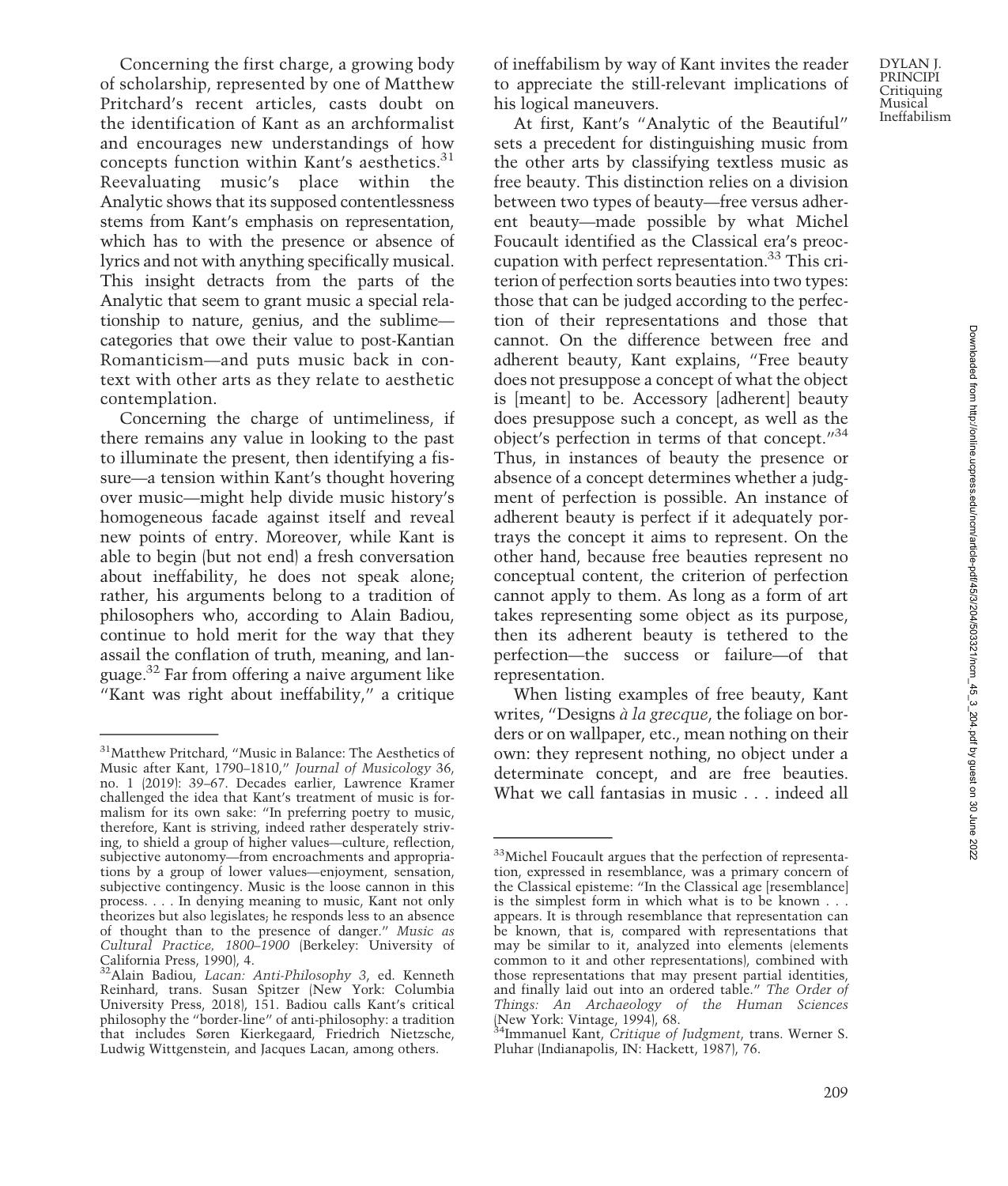music not set to words, may also be included in the same class."<sup>35</sup> Without words, Kant thinks, music becomes devoid of conceptual content like other nonrepresentational, purely decorative arts. Thus free from the standard of perfection, wordless music can be judged according to its beauty alone. Without lyrics, the beauty of music does not concern how well it represents those lyrics, and the craft of composing becomes unmoored from the art of text setting.

Alexander Rueger explains textless music's nonrepresentationality as a separation of conceptual content and form: "Lack of content means that no rules of art can be applied to choose (or judge the suitability of) the art form. In other works—e.g. music with a text—the content to be presented calls for certain appropriate art forms, according to conventional rules; but if there is no content, no such connection between content and form exists. The art form in freely beautiful works is undetermined."<sup>36</sup>

According to Rueger, conceptual content serves as a guide for creating and judging aesthetic form. For example, the Analytic suggests that whereas a strophic poem invites a strophic musical setting, and whereas a dramatic lyric calls for word-painting, instrumental music receives no such direction for its composition or interpretation. And even in the event that untexted music represents an aesthetic idea about its own form—if untexted music's conceptual content is a reflexive metacommentary on music—this is still too vague to govern music's aesthetic form clearly enough to warrant a judgment of perfection.37 If other arts have representations of the world as their content, Kant assumes that the free beauty of instrumental music has comparatively no content to offer.

By categorizing all instrumental music as free beauty, the Analytic establishes it as unique among the arts and grants it a special communion with nature and genius. First, the arts that Kant describes as freely beautiful—ornamental Greek designs, foliage on wallpaper, and wordless music—are unequal bedfellows. The sheer volume of instrumental music composed during Kant's life is vast enough to make his comparison to wallpaper, or to a narrow style of architectural ornamentation, incongruous. Rather, instrumental music stands out as a uniquely abundant and expressive medium among the freely beautiful arts. Second, even among the major adherent forms of art, instrumental music is set in opposition by its supposedly nonrepresentational character. Together, these two inferences establish instrumental music as the paradigm of freely beautiful art: the purest, most abstract, least conceptual mode of artistic creation. And as the paradigm of a category that includes flowers, birds, crustaceans, and all found beauties, instrumental music's uniqueness is transmuted into a unique alliance with nature. Likewise, if the beauty of instrumental music occurs as naturally as the beauty of a flower—if music and flowers owe their beauty not to representation but to an inexplicable act of creation—then music relies more heavily than other arts on the concept of genius, which Rueger paraphrases as the special faculty of presenting aesthetic ideas that are too rich for the understanding to grasp entirely.<sup>38</sup> By forging  $ex$ nihilo the pleasing formal arrangements that grant wordless music its beauty, genius guides the path to perfection when representation cannot. In short, if music's beauty does not refer to the world beyond music, then it must come from within.<sup>39</sup>

In the decades following the publication of Kant's Third Critique, Guyer tells us, an increasing number of aestheticians identified

 $^{35}\rm{Ibid.}$  76–77.  $^{36}\rm{Alexander\ Rueger,}$  "Beautiful Surfaces: Kant on Free and Adherent Beauty in Nature and Art," British Journal for the History of Philosophy 16, no. 3 (2008): 554.  $3^{7}$ <sup>1</sup>It is clear that the concept presented in [contentless]

works, the concept of formal purposiveness, is not a concept that could determine any particular art forms for these works." Ibid., 556.

 $\frac{^{38}\text{Ibid., 550}}{^{39}\text{Compare}}$  Eduard Hanslick's statement, more than half a century later: "The composer cannot transform anything; he must create everything new. What the painter or poet encounters as a result of his contemplation of nature, the composer must elaborate out of his own introspection. He must wait for it, in its own good time, to sing and sound within him. He then becomes totally involved in it and creates from it something which has no counterpart in nature and hence none in the other arts, indeed none in this world." On the Musically Beautiful, trans. Geoffrey Payzant (Indianapolis, IN: Hackett, 1986), 74.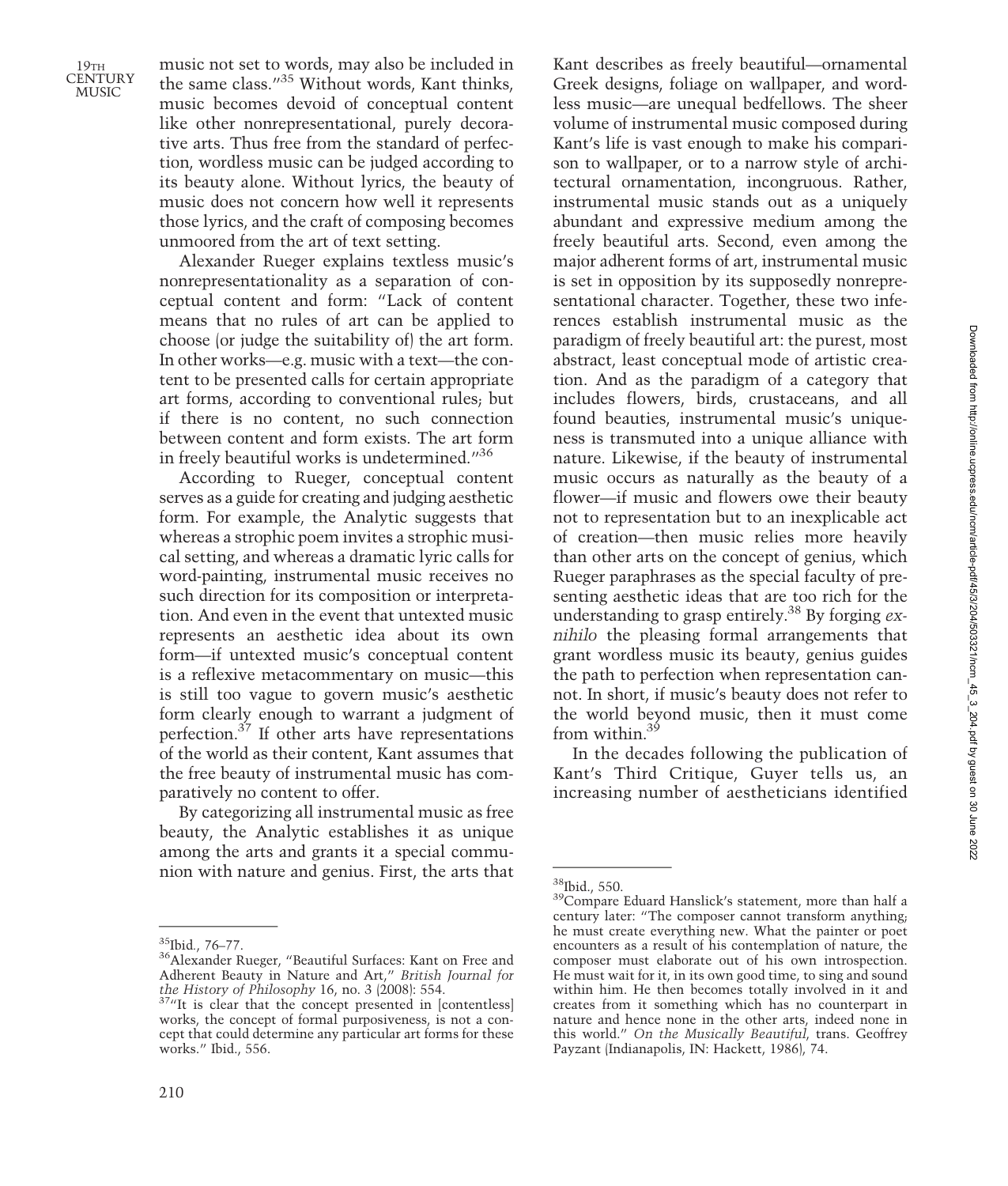Ineffabilism Downloaded from http://online.ucpress.edu/ncm/article-pdf/45/3/204/503321/ncm\_45\_3\_204.pdf by guest on 30 June 2022 Downloaded from http://online.ucpress.edu/ncm/article-pdf/45/3/204/503321/ncm\_45\_3\_204.pdf by guest on 30 June 2022

DYLAN J. PRINCIPI Critiquing Musical

and valued music as a superlatively sublime art.<sup>40</sup> To what extent can this trend claim Kant's "Analytic" as its inspiration? More than the other arts, music might be seen to align with both the mathematical and the dynamic sublime because Kant places it in a special relation to genius and nature.<sup>41</sup> If the faculty of Reason is what segments experience into ascertainable units, then an experience of the mathematical sublime occurs when something immeasurably large or complex (the night sky, for instance) indefinitely lengthens the process of segmentation, thus overwhelming the faculty of Imagination's estimation of size. In the mathematical sublime, an experience of infinitude causes the quick traversal from Reason to Imagination to languish. On the other hand, the dynamic sublime allows a spectator to experience the terrifying, superhuman strength of nature within the safety of an aesthetic encounter. If music has ever been thought to suspend recognition beyond comprehension or to channel nature's overpowering might, music's possible status as sublime depends on its power to astonish a listener beyond understanding.

Judging music as sublime on the basis of astonishing the subject appears to conform to Kant's principal distinction between the beautiful and the sublime: "For the beautiful in nature

we must seek a basis outside ourselves, but for the sublime a basis merely within ourselves and in the way of thinking that introduces sublimity into our presentation of nature."<sup>42</sup> Whereas beauty strikes a balance between subject and object, the sublime is a purely introspective category. Guyer pinpoints this as Kant's innovation over his predecessors: with Kant, the sublime is no longer a property of objects; rather, the object of the sublime is the human subject.<sup>43</sup> By putting textless music into close proximity with nature and genius, the Analytic inclines music, more than other arts, toward the mathematical or dynamic sublime. Viewed from this angle, whenever the complexity or strength of music inspires awe, it appears to support the notion that music's lack of words makes it devoid of content—a void that renders music as inexplicably and independently beautiful as nature, whose creation involves genius bordering on the divine. In this way, one might read into Kant a precedent for thinking of music as an exceptional, contentless, immediate force. Because the Analytic remains open to this interpretation, Richard Taruskin argues that "Kant, for whom music was more to be compared with perfume . . . nevertheless provided willy-nilly the means for the elevation of music to the status of philosophical model for all the other arts."<sup>44</sup> Considered apart from its ideological consequences, however, this interpretation cannot be reconciled with a fuller account of Kant's Analytic.

If music enjoys a special status in the "Analytic of the Beautiful," it comes with two significant asterisks. First, Kant distinguishes music only to the extent that it is nonrepresentational; his comments in favor of music's

<sup>&</sup>lt;sup>40</sup>"One way of reading the history of aesthetics after Kant is to see his cognitivist approach to the dynamical sublime as spreading not only to the treatment of the sublime in general but also to the treatment of the beautiful, with the sublime ultimately being absorbed into a cognitive interpretation of the beautiful as merely one species of it or even just one stage on the way to the realization of beauty proper." Paul Guyer, "The German Sublime after Kant," in The Sublime: From Antiquity to the Present, ed. Timothy Costelloe (New York: Cambridge University Press, 2012), 105.

 $41$ Kant does not discuss music in relation to the sublime, and he strictly opposes the sublime and the beautiful on the grounds of nature and genius. Whereas the sublime presents itself as a subjective sensation that is hostile to understanding, the freely beautiful strikes us as though "it were predetermined for our power of judgment, so that this beauty constitutes in itself an object of our liking." On one hand, beauty's predetermination requires genius to forge a link between nature and art. On the other hand, the difference between beautiful and sublime objects lies in how they strike us: either as hostile or amenable to subjective judgment. The question taken up by later theorists is whether art can trigger an experience of the sublime. See Kant, Critique of Judgment, 98–101.

<sup>&</sup>lt;sup>42</sup>Ibid., 100.<br> $43''$ Kant explained the complex feeling of this experience as a response to the limits of our own imagination, and the power of our own theoretical and practical reason. Kant reduced the natural objects other theorists took as the proper object of the experience to mere triggers, the proper object of the experience being ourselves." Paul Guyer,

<sup>&</sup>quot;The German Sublime after Kant," 102.<br><sup>44</sup>Richard Taruskin, "Is There a Baby in the Bathwater? On Aesthetic Autonomy," in Cursed Questions: On Music and Its Social Practices (Berkeley: University of California Press, 2020), 101.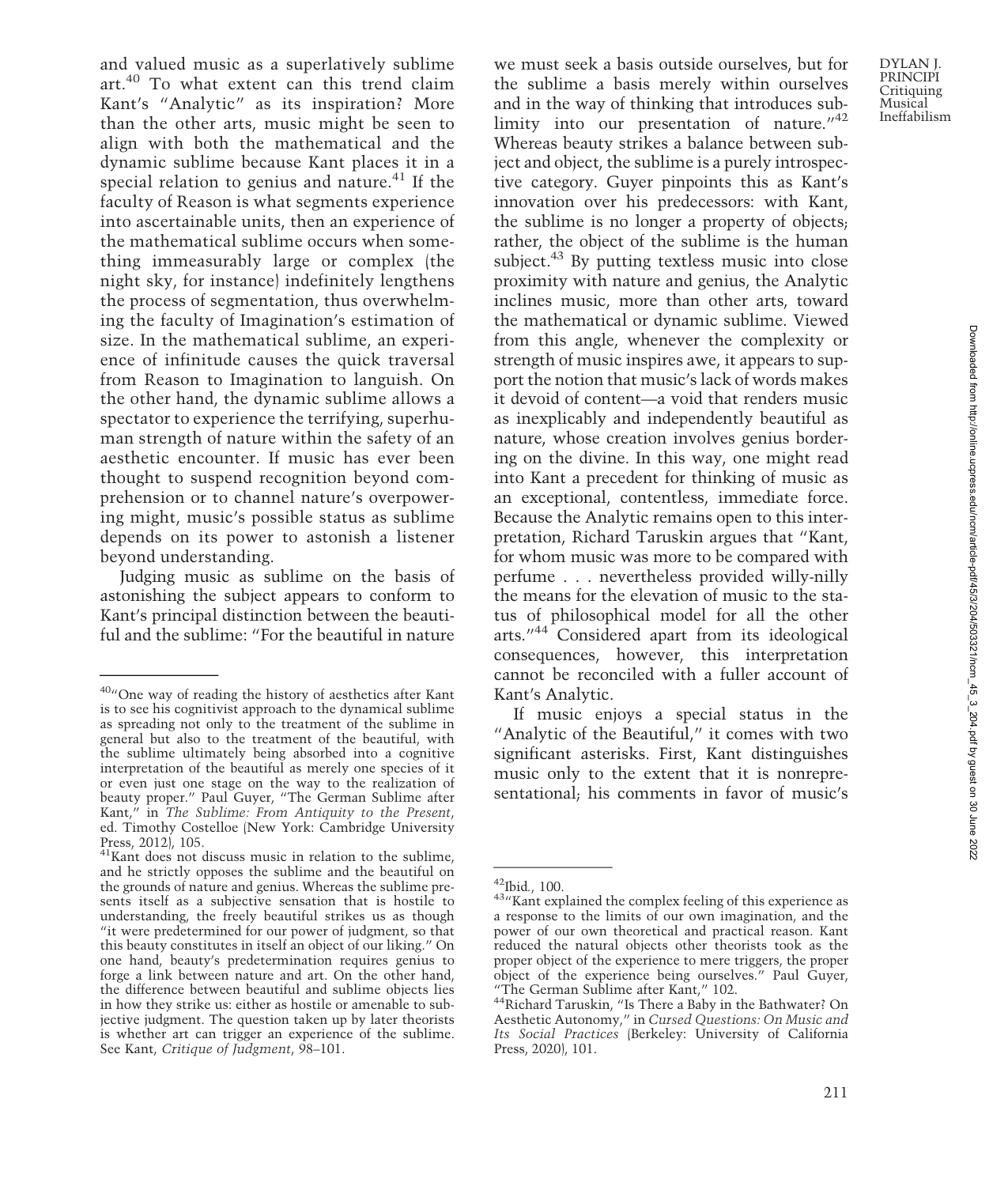uniqueness do not apply to music in general, but, as noted, only to nonrepresentational music. And if music without lyrics is nonrepresentational, then conversely music with lyrics is a representational art just like all the others. Thus, whatever features are shared in common by texted (representational) music and untexted (nonrepresentational) music—rhythm, pitch, form, etc.—cannot be what make music special.

Put another way, in the Critique of Judgment, music's exceptionality does not depend on any feature of "music itself," but hinges on the Enlightenment ideal of perfect representation. It is only later, after the effects of music's distinction outlast the historically specific value of representation, that music's exceptionality is presumed to be inherently musical. Taken together with Watkins's observation that "Kant was uncertain about just how fine music really was," it becomes difficult to maintain the significance of music's distinction from other arts within the larger context of the Analytic.<sup>45</sup> Second, even if the challenge of judging instrumental music stems from a lack of representation that places it in close proximity with the sublime, Kant did not view this proximity as something to be valued. Pritchard points out that instrumental music's status as free beauty does not elevate it above the other arts, which require a judgment of adherent beauty.46 And granting the gendered valuation of the sublime over the beautiful noted by Lochhead in Kant's earlier work, $47$  The Critique of Judgment describes the sublime in its external aspect as a lower form: "The concept of the sublime in nature is not nearly as important and rich in implications as that of the beautiful in nature.<sup>"48</sup> Thus, the disproportionate value or prestige accorded to music as a sublime art cannot be wholly attributed to Kant; this too was a later addition, once the sublime began to supersede and absorb the beautiful.

Although the Critique of Judgment appears to mark music as special because of its lack of representational content, that mark applies only to instrumental music and not to music with text; and if music's alleged specialness does not apply to all music equally, then this specialness can be neither specifically musical nor inherently valuable to a general aesthetics of music. Contrary to appearances, Kant did not contribute to the history of musical ineffabilism the beliefs that the specifically musical is innately unique or powerful: those emerged with the rise of Romanticism. Kant's remarks on instrumental music should be seen for what they are: a dismissal of instrumental music on the grounds of representation. Kant did not portray instrumental music as a purely abstract art form in order to celebrate it; therefore, instrumental music's purported lack of content cannot merit the prestige that ineffabilism wants to award to it. Rather, Kant sidelined instrumental music in order to foreground the normative status of art as representational. But music did not wait in the wings for long. Although instrumental music later took center stage in nineteenth-century aesthetics, Kant's dismissal must be chalked up to a historically specific attitude toward representation. Seen this way, his treatment of untexted music yields priority to the much richer connections among art, language, and knowledge which the Analytic reserves for the beautiful.

#### III

The question of whether music can be ineffable attaches to a more fundamental question about the point at which language engages with aesthetic experience. Does language enter before or after the self-aware realization that one is having an aesthetic experience? Professional readers of Kant's "Analytic of the Beautiful" disagree on this point. In the text, Kant explains that the experience of beauty is pleasurable because it evokes a state of free play between the subject's faculties of Imagination and Understanding. The disagreement arises from uncertainty over the role of determinate concepts in this process. Readers question whether free play results from apprehending a concept of the beautiful object or from an inability to cognize the beautiful object completely. Guyer's reading of Kant

<sup>45</sup>Watkins, Musical Vitalities, 48. 46Pritchard, "Music in Balance," 47. Pritchard also observes that the Critique of Judgment abandons discussion of music as a free beauty in order to address art as adherent beauty.<br><sup>47</sup>Lochhead, "The Sublime," 64–65.<br><sup>48</sup>Kant, *Critique of Judgment*, 100.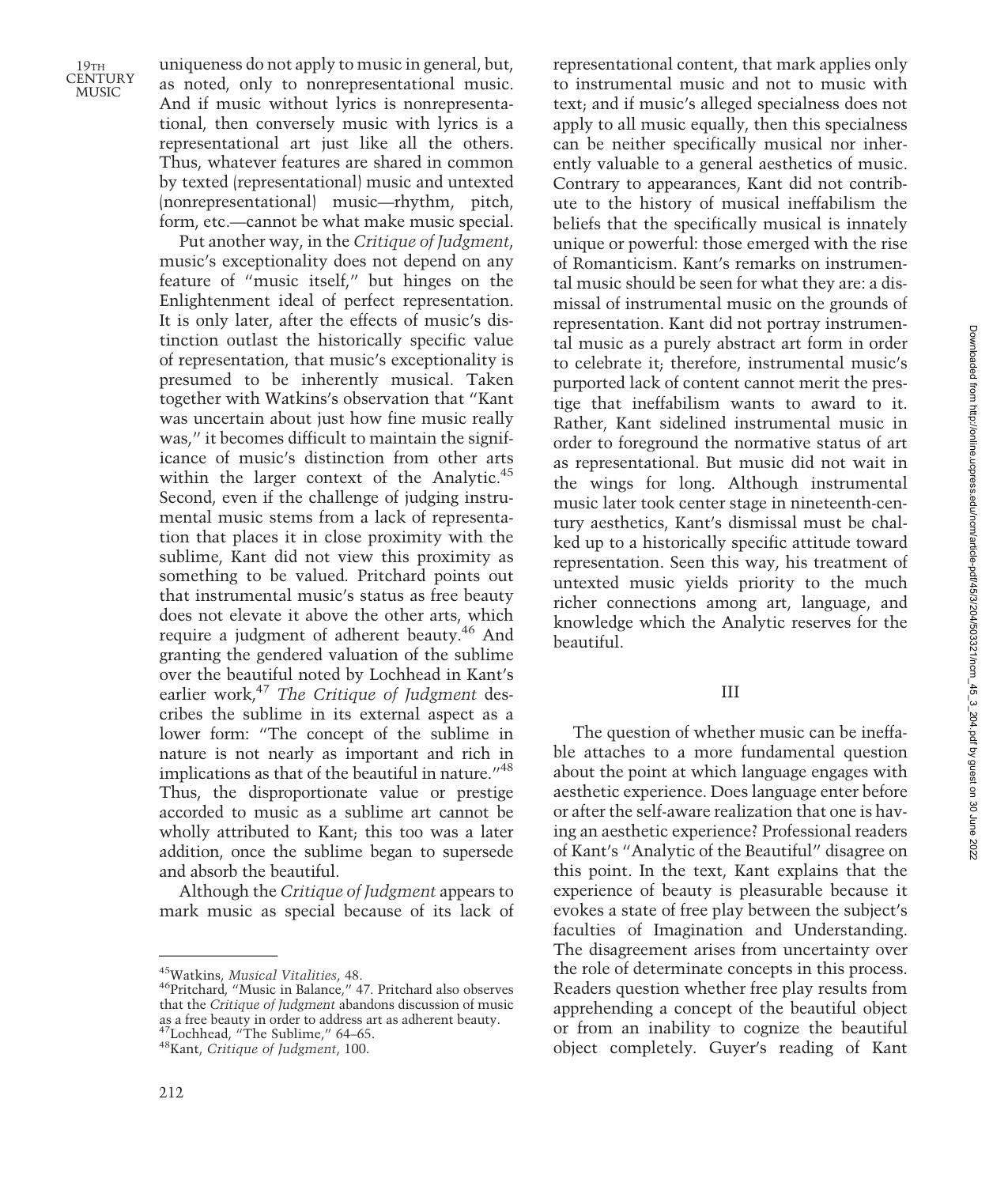divides the various understandings of free play into three camps: the "precognitive," "multicognitive," and "meta-cognitive."<sup>49</sup>

The precognitive interpretation defines free play as "a state of mind in which the manifold of representations furnished by the perception of an object satisfies all of the conditions for normal cognition of an object except for that of the actual application of a determinate concept to the manifold."<sup>50</sup> Under the precognitive thesis, beautiful objects are unique because they cannot be cognized. In satisfying nearly all of the requirements for ordinary cognition, a beautiful object resembles an ordinary object until the moment when the faculty of Understanding would normally apprehend a concept for what it is contemplating. The state of free play comes about precisely because the Understanding's final moment of apprehension never arrives. In this scenario, the interaction of Understanding and Imagination in the absence of cognition is what brings about an aesthetic experience.

The precognitive interpretation of Kant's Analytic empowers the idea that music is ineffable. If the psychological state of aesthetic contemplation can begin before a listener ever arrives at an understanding of what one is listening to, then a musical experience of that kind would be immediate and prelinguistic: it would preclude reflection. Jankélévitch's argument that music wears an inexpressive mask in order "to express infinitely that which cannot be explained" aligns with this mode of musical experience that either precedes language or presumes access to nonconceptual meaning. $51$ Likewise, Abbate's opposition of drastic and gnostic modes of musical experience imposes a separation between musical events and conceptual language: "It is real music, music-asperformed, that engenders physical and spiritual conditions wherein sound might suggest multiple concrete meanings and associations, conflicting and interchangeable ones, or also none at all, doing something else entirely. Real music, the event itself, in encouraging or

demanding the drastic, is what damps down the gnostic. $1/52$ 

Any attempt to commune with the immediate, purely psychological aspect of musical experience apart from the apprehension of concepts or the introduction of language tacitly adopts a precognitive understanding of free play. And because precognitive theories require that aesthetic contemplation never fully cognize its object—that the stimulus of aesthetic experience remain always unnamed—the conclusion that music is ineffable seems like a natural corollary.

The interpretation of free play that Guyer calls "multi-cognitive" maintains that free play satisfies all of the conditions for cognition by presenting an overwhelming surplus of indeterminate concepts.<sup>53</sup> In this model, aesthetic pleasure results from the cognitive faculties leaping among a manifold of "conceptual possibilities." While the precognitive thesis offers no concept for the subject to contemplate, the multi-cognitive thesis presents too many, such that the subject must play freely with the innumerable concepts capable of completing the process of cognition. Jankélévitch draws close to this interpretation when he writes, "The ineffable . . . cannot be explained because there are infinite and interminable things to be said of it: such is the mystery of God, whose depths cannot be sounded, the inexhaustible mystery of love, both Eros and Caritas, the poetic mystery par excellence."<sup>54</sup> Although Guyer concedes the textual evidence for the multi-cognitive interpretation, he takes issue with it nevertheless, arguing that there is no de facto reason why the act of flitting among conceptual possibilities should be pleasurable. He further suggests that the multi-cognitive thesis is incompatible with Kant's insistence that "the proper object of taste is pure spatial or temporal form."<sup>55</sup> Aesthetic contemplation must ground its reflection in something more concrete than an open-ended conceptual play.

<sup>49</sup>Paul Guyer, "The Harmony of the Faculties Revisited," in Values of Beauty: Historical Essays in Aesthetics (New York: Cambridge University Press, 2005), 77–109.<br><sup>50</sup>Ibid., 80. Emphasis in original.<br><sup>51</sup>Jankélévitch, *Music and the Ineffable*, 71.

<sup>&</sup>lt;sup>52</sup>Abbate, "Music—Drastic or Gnostic?," 532.<br><sup>53</sup>Guyer, "Harmony of the Faculties," 81.<br><sup>54</sup>Jankélévitch, *Music and the Ineffable*, 74.<br><sup>55</sup>Guyer, "Harmony of the Faculties," 93.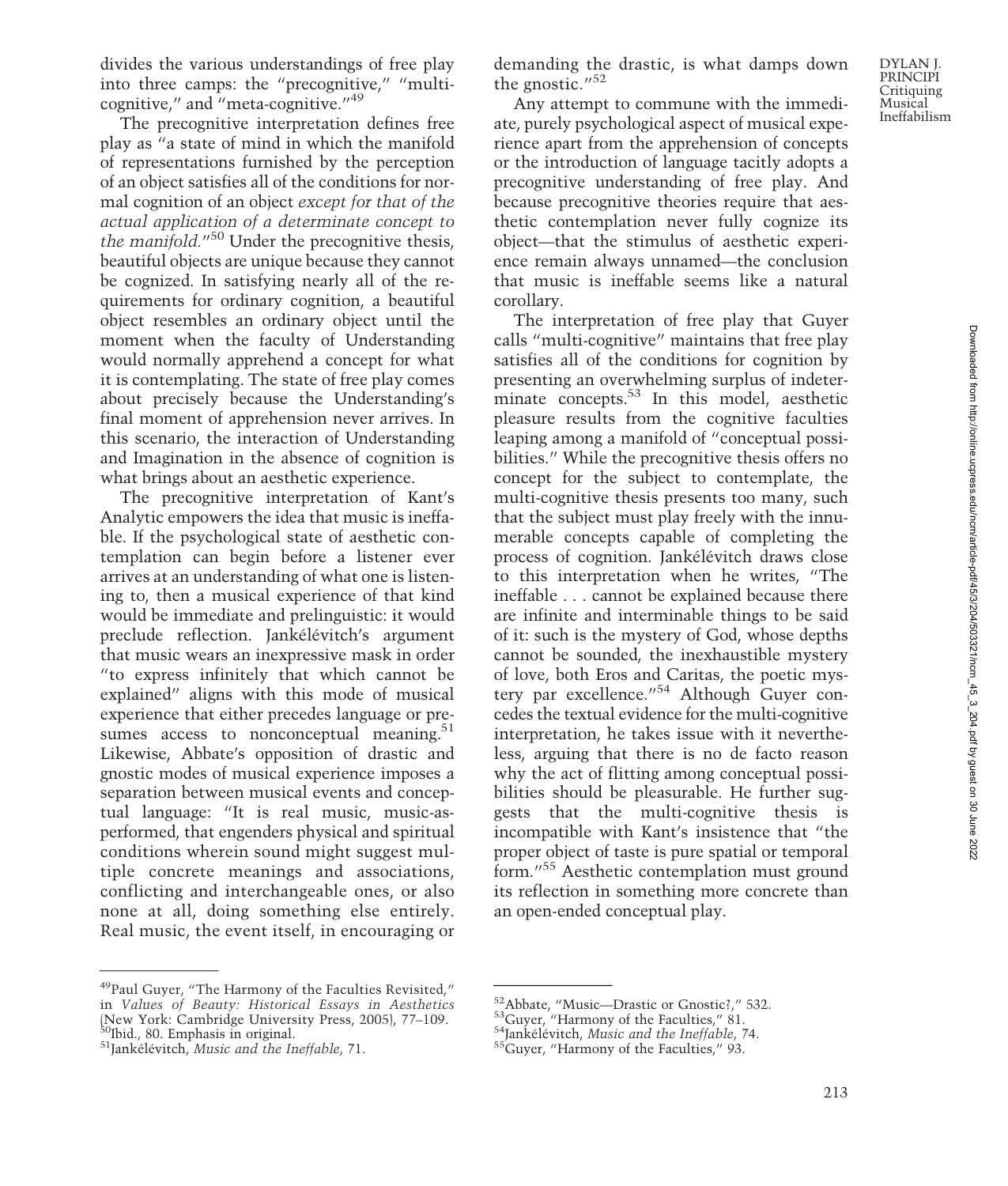While the multi-cognitive and precognitive theses may suggest opposite solutions to the problem of free play, they perform a common gesture: neither thesis allows for a specific concept to serve as the object of aesthetic contemplation. In the same manner, Jankélévitch's notion of ineffability—whether it means that music can be interpreted as expressing nothing or as expressing everything—resists an articulable concept of music. By foreclosing a concrete description of music with the arguments that music presents either no concepts or too many from which to choose, ineffability drives an intractable wedge between music and language.

To remedy the difficulties of the other interpretations, Guyer advances his own "metacognitive" interpretation. Instead of avoiding the cognition of a determinate concept, the meta-cognitive thesis embraces it. Guyer suggests that free play is induced when the perception of a beautiful stimulus unifies sensory experience into a determinate concept such that "the understanding's underlying objective or interest in unity is being satisfied in a way that goes beyond anything required for or dictated by satisfaction of the determinate concept or concepts on which mere identification of the object depends."<sup>56</sup> The meta-cognitive thesis argues that aesthetic contemplation takes a determinate concept as its point of departure, since a subject must first identify the object of aesthetic pleasure in order to contemplate it. The beautiful object first completes the ordinary process of cognition by arriving at a determinate concept and then touches off a subsequent process of aesthetic reflection. For Guyer, contemplation comes after the act of recognition, not before it.

The pre- and multi-cognitive theses attribute the contemplation of beauty to an inability to define the beautiful object. But if it is impossible to name whatever sparks reflection on the beautiful, then statements to the effect of "this music is beautiful" are equally impossible. Likewise, the argument that "music is ineffable" ceases to make much sense. As Guyer explains, a key implication of the multi-cognitive thesis is that knowledge depends on naming experience with a determinate concept: "We could not know what object we are responding to with a pleasurable feeling of beauty, or which object we should attend to in order to confirm for ourselves another's judgment of beauty, except by using a determinate concept to delimit some portion of our total visual or other experiential field."<sup>57</sup> Contemplation can begin only once we name the object of our attention. And if free play cannot proceed until the subject arrives at a determinate concept, then free play implicates language—and its constructedness—in the cognition of beauty. Unless we deny the conceptual knowledge of beauty by submitting to the pre- or multi-cognitive theses, it follows that all aesthetic contemplation, drastic or gnostic, is reflective, posterior to the introduction of the effable. Claims of ineffability censor aesthetic contemplation by isolating beauty in a space outside of cognition.58 But all descriptions are reflective because they happen after an act of recognition. If music were truly ineffable, it could not be called "music." Therefore, if what we describe when we describe "music" seems to fall short of musical experience, that's language's problem, not music's. The reason for this, Kramer explains, is that ineffability is an intralinguistic, not an intramusical, process: "The strong idea of the ineffable . . . does not unfold beyond words but in them"; language is "the medium of the unsayable itself" because it exhibits an original failure to "say the divine."<sup>59</sup> To the extent that musical experiences must be circumscribed with a linguistic concept to be known as "music," we should not expect this meta-cognitive conception of music to succeed where language does not.

#### IV

According to Kant's Analytic, aesthetic contemplation navigates between purely subjective

<sup>56</sup>Ibid., 98–99. Emphasis in original.

 $57$ Ibid., 95.<br> $58$ For example, Abbate writes, "Perhaps we should simply acknowledge once more that both formalist and hermeneutic approaches to musical works mean dealing in abstractions and constructs under the aspect of eternity, as activities that will have little to do with real music." "Music—Drastic or Gnostic?," 512.

<sup>&</sup>lt;sup>59</sup>Kramer, The Thought of Music, 45-49.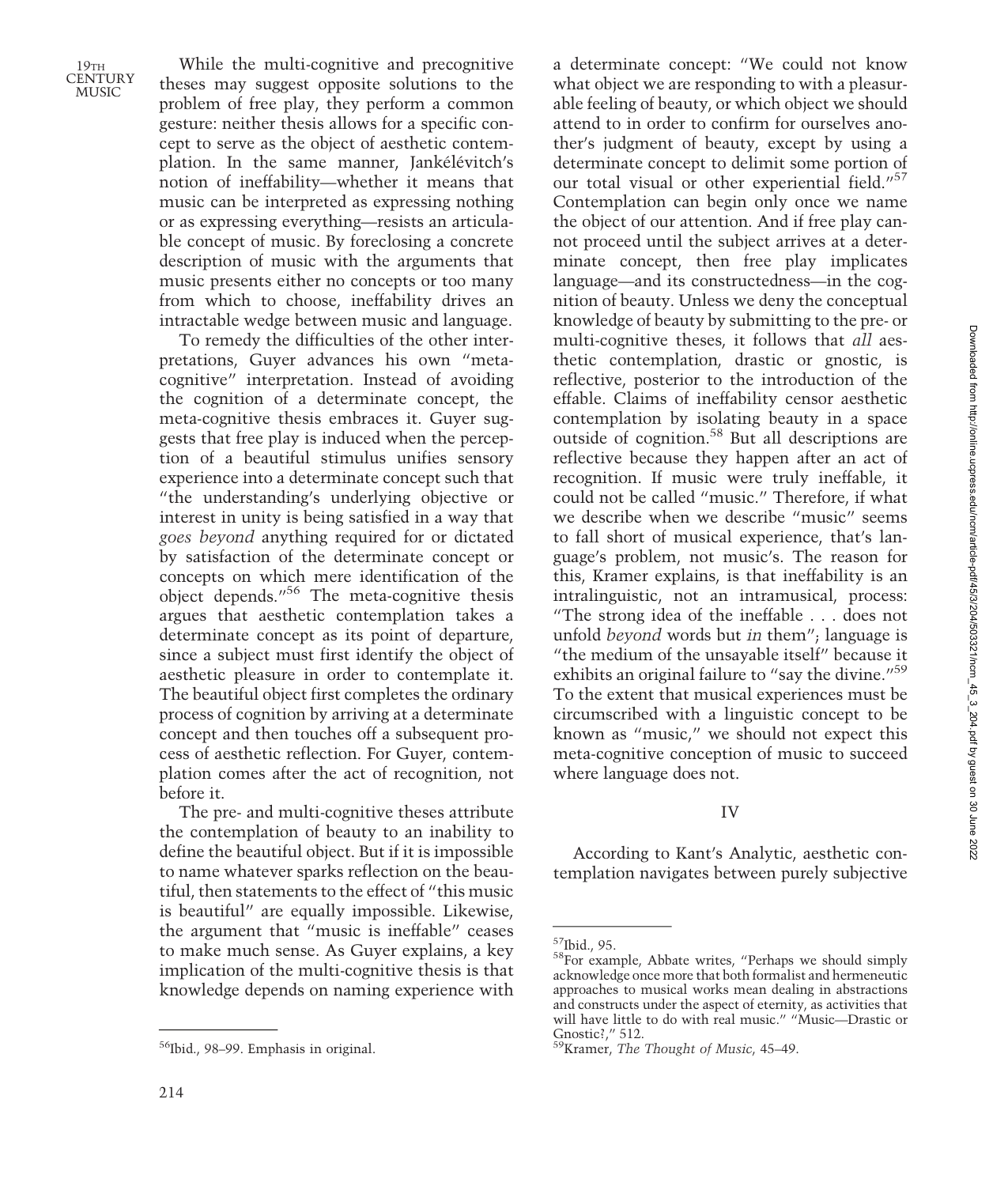sensations and objective criteria by attaching itself to the human capacity to communicate agreement about beauty. The Analytic presents beauty along with agreeability and goodness: the three kinds of likability. The relationship of agreeability, beauty, and goodness can be represented as a triangle, as in figure 1. Beauty shares equally in the sensory pleasure of the agreeable and the conceptuality of the good; beauty sits poised between the two but remains separate from both because of its disinterestedness. Because agreeability and goodness both incline toward an end, they always entail an interest: one in satisfying a subjective appetite, the other in objective logic or ethics. At one point of the triangle, the agreeable is purely appetitive because it refers only to the pleasure of the subject's sense; as pure sensation, agreeability has no need of concepts. At the other point, goodness is objective, conceptual, and therefore verifiable. In Kant's theory, a keen judgment of goodness is bound up with morality and intersubjective universality. As opposed to agreeability and goodness, beauty must be judged for its own sake, not directed toward any aim. Beauty is nonteleological; that is why it is not simply a midpoint on the axis between agreeability and goodness but a third, opposing term occupying its own point of the triangle. Beauty's mandate of disinterestedness also explains why Kant distinguishes between free beauty—which allows a pure judgment—and adherent beauty, whose dependence on perfect representation entails an interest in goodness.



Figure 1

In this section of the Critique of Judgment, Kant aims to show how beauty shares in agreeability and goodness symmetrically, without being merely a combination of the two; to define beauty as a synthesis of the agreeable and the good that stands in opposition to their interestedness; and to articulate beauty as simultaneously subjective, objective, and disinterested. It is not difficult to imagine how beauty shares in agreeability, for both are subjectively pleasing. However, unlike nonconceptual agreeability, beauty, as Guyer has shown, has a need of concepts. That is why beauty is also invested in goodness. The model of a triangle demonstrates the balancing act performed by beauty's disinterestedness. Whereas goodness is universally objective and lacks subjective reference, and whereas agreeability refers only to the subject and lacks universality, beauty is a synthesis of the subjectivity of the one and universality of the other. Its disinterestedness elevates beauty above a mere mixture of the other two. Kant's phrase "subjective universality" expresses beauty's independence from and double connection to agreeability and goodness. By poising beauty between agreeability and goodness, he acknowledges that beauty can be both personally pleasing and collectively valued, but he also secures for beauty a special existence that cannot be reduced to or justified on purely subjective or objective grounds.

In the same moment that disinterestedness separates beauty from agreeability and goodness, it also polarizes beauty's connection to them. In other words, beauty's connections to agreeability and goodness each have an interested and a disinterested pole. Thus even though beauty and agreeability are connected through subjective referentiality (shown by the left side of the triangle in fig. 1), they refer to this subjectivity differently; otherwise, they would be identical. The question of interest divides their connection, so that agreeability is interested and nonconceptual, while beauty is disinterested and (we now realize) conceptual; one could say that interest divides the subjective reference shared by agreeability and beauty into two kinds. As a result, agreeability's purely selfish interest in satiety is what secures its nonconceptuality, while beauty remains aligned with the conceptuality of goodness because of its disinterestedness.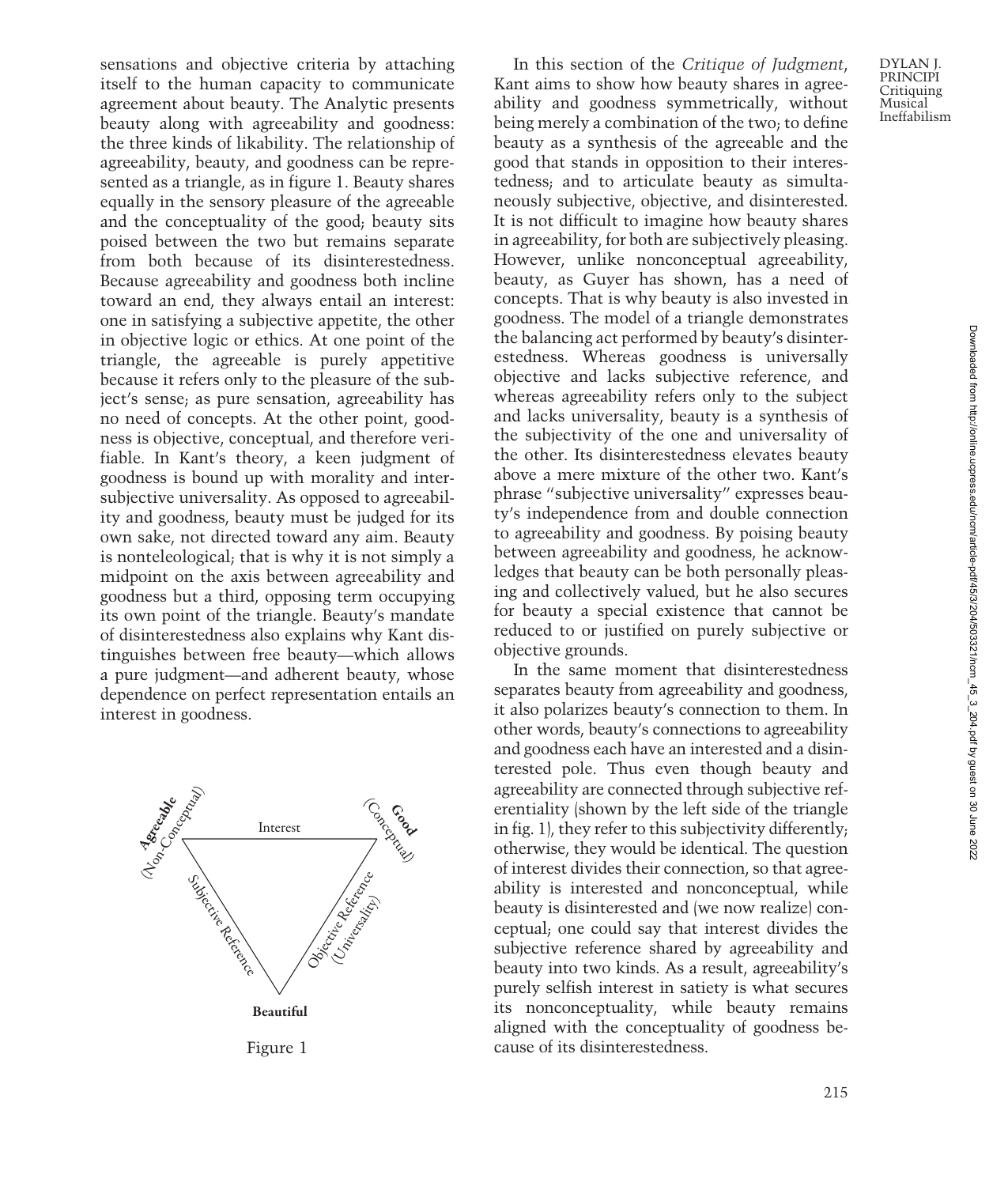This much agrees with Guyer's assertion that beauty must be conceptual, but it only addresses one half of beauty's dual synthesis. Significantly, the issue of interest also bisects beauty's connection to goodness (the right side of the triangle in fig. 1), creating two kinds of universality.

According to Kant, goodness is inherently objective and universal; it applies intersubjectively through logical concepts to all people and situations and may be defined using general rules. While beauty also appeals to universality, its difference from goodness means that it cannot be similarly explained with objective criteria. In this vein, Kant argues, "a universality that does not rest on concepts of the object (not even on empirical ones) is not a logical universality at all, but an aesthetic one: i.e., the [universal] quantity of the judgment is not objective but only subjective."<sup>60</sup> Beauty's aesthetic universality has the logical appearance of objective universality, except that its judgment only ever refers to subjectivity, like agreeability. Accordingly, experiences of beauty, which are innately personal, can be shared with others by virtue of subjective universality—the belief that all humans can experience aesthetic contemplation's free play of the Understanding and the Imagination.

Identifying human experience with the capacity for free play is what enables Kant to argue that a judgment of beauty speaks with a "universal voice." Thus, while beauty evades an objective definition, the state of free play "must hold just as much for everyone, and hence be just as universally communicable, as any determinate cognition, since cognition always rests on that relation as its subjective condition."<sup>61</sup> This is the significance of beauty's dual synthesis: were beauty not connected to goodness, it would be entirely nonconceptual, identical to agreeability; in this case, aesthetic experiences could not be communicated or agreed upon. Without the conceptuality granted by beauty's connection to goodness, the judgment of beauty would be a purely solipsistic judgment of satiety. If the presence of beauty depends on free play, and if we can experience free play regardless of the uniquely personal stimuli that trigger it, then V

The subjective universality of free play might explain how different people share a sympathetic experience of beauty, but Kant develops a theory of taste in order to describe how people communicate and cultivate shared knowledge about what is beautiful. In order to define a taste for beauty, similar to the subject's taste for sense (agreeability) and for morality (goodness), Kant proposes the notion of common sense as a synthesis of subjective judgment with intersubjective logic. Even though beauty cannot be defined with universal rules, the judgment of taste acts as though this were possible.<sup>62</sup> By appealing to common sense as if it were universally objective, judgments of taste offer their verdicts to other subjects for agreement: "As a necessity that is thought in an aesthetic judgment, [such a judgment] can only be called exemplary, i.e., a necessity of the assent of everyone to a judgment that is regarded as an example of a universal rule that we are unable to state."<sup>63</sup> A judgment of taste is therefore a judgment of common sense, and common sense is itself only a utopian (speculative and not fully realizable) idea. For Kant, the dignity of the human person is to possess an ideal of common sense—an inner vision of beauty by which to render judgments of taste. In order to move beauty beyond the strictly personal sphere, to

 $^{60}$ Immanuel Kant, Critique of Judgment, 58.  $^{61}$ Ibid., 62.

the shared capacity for free play anchors the subjectively agreeable aspect of beauty to goodness as an intersubjective framework for understanding. Thus, when we judge whether or not a musical experience is beautiful, we assess whether the state of free play is active in that experience; and because other people can experience free play, our judgment of beauty carries the potential to resonate with others' musical experiences. Hence, the judgment of beauty speaks with a "subjectively universal" voice.

<sup>62</sup>On defining beauty universally, Kant writes: "If we search for a principle of taste that states the universal criterion of the beautiful by means of determinate concepts, then we engage in a fruitless endeavor, because we search for something that is impossible and intrinsically contradictory." Ibid., 79.<br><sup>63</sup>Ibid., 85.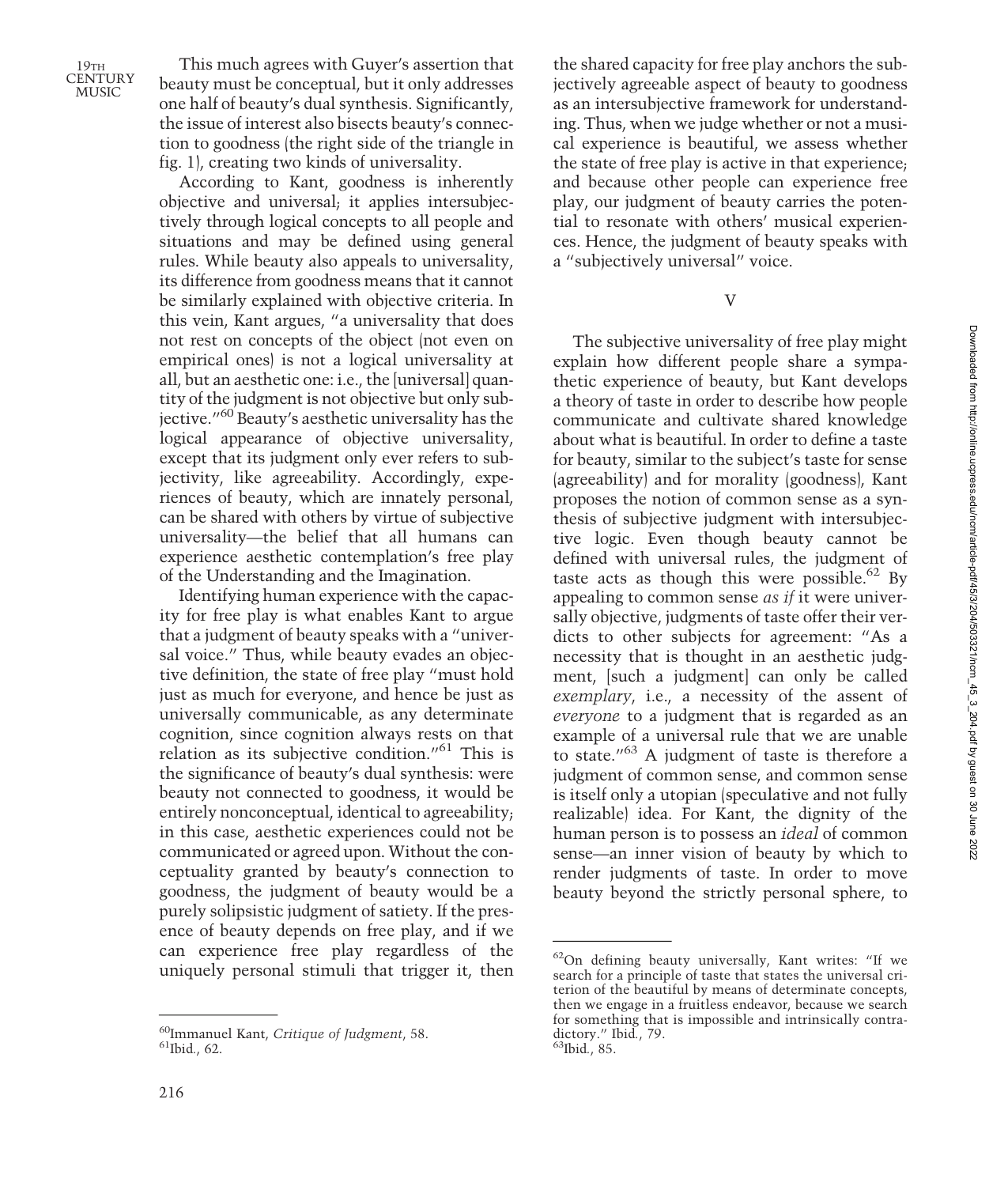allow aesthetic discourse to circulate and communities to form around values of beauty, Kant advances common sense as a putatively universal phenomenon in a space where there would otherwise be widespread disagreement.

Gilles Deleuze helps to explain the importance of common sense to Kant's aesthetics, but he also expresses concern about its potentially prescriptive implications. Deleuze identifies common sense as a requirement for aesthetic knowledge to be communicable: "Knowledge implies a common sense, without which it would not be communicable and could not claim universality."<sup>64</sup> The idea of common sense provides a publicly accessible avenue for communicating about what is beautiful, for agreeing on knowledge about beauty. However, after identifying Kant's mandate of communicability in aesthetic knowledge, Deleuze decries the normative connotations that common sense implies. Because Deleuze associates Kant with a doctrine of faculties, a theory of universal morality, and resolute generalizations about how humans inhabit and experience the world, he argues that common sense assumes a tacit criterion of "uprightness," one that risks erasing diversity with an oppressive gaze.<sup>65</sup>

But Kant himself was concerned with the normative implications of sensus communis. That is why the Third Critique fiercely distinguishes between an aesthetic common sense (Gemeinsinn) and common human understanding (gemeiner Verstand).<sup>66</sup> Kant laments that the latter common human understanding which postures as an unprejudiced and consistent way of thinking—is the dominant interpretation of common sense. In order to diminish its prevalence, Kant emphasizes the pejorative aspects of "common" (gemein) meaning vulgar or base. Railing against the definition of common sense

as a prejudiced conception of a healthy mind (gesunder Verstand), he reinterprets sensus communis to mean "die Idee eines gemeinschaftlichen Sinnes": the idea of a joint, collaborative sense or feeling.<sup>67</sup> Because the aesthetic interpretation of common sense avoids "the illusion that arises from the ease of mistaking subjective and private conditions for objective ones," Kant concludes that it is more worthy than "sound understanding" to be called common sense.<sup>68</sup> So while Deleuze rightly highlights the importance of common sense in the "Analytic of the Beautiful" as the communicable condition of aesthetic knowledge, Kant's effort to dismantle its normative connotations offers a welcome palliative to Deleuze's quandary.

Common sense is not a normative concept, but a placeholder. If the extreme diversity of personal musical encounters promises only disagreement, then common sense opens a space to communicate, to share, and to find community (Gemeinschaft) by way of agreement. As a placeholder, common sense realizes the need for hypothetical and communicable agreement as the basis for shared knowledge. In the Analytic, common sense bridges the gap between subjective agreeability and objective goodness by extending the utopian Enlightenment ideals of discourse and knowledge. That said, danger comes when the place of common sense is occupied by rigid assumptions, so that whether or not something is beautiful becomes a way of separating those credited with common sense from those without it. This is Deleuze's valid fear: that a particular idea of common sense can cross into ideology if it is enforced. By the same token, when knowledge is no longer communicable through shared ideas—when common sense becomes exclusive and shared ideas are replaced with shibboleths—then it is no longer knowledge, but metaphysics. And as Badiou warns, metaphysics "plugs the hole of politics" wherever it emplaces "a discourse that is assumed to have no holes."<sup>69</sup> That is why finding the place

<sup>64</sup>Gilles Deleuze, Kant's Critical Philosophy: The Doctrine of the Faculties, trans. Hugh Tomlinson and Barbara Habberjam (Minneapolis: University of Minnesota Press, 1984), 21.<br><sup>65</sup>Ibid., 21–22.

<sup>&</sup>lt;sup>66</sup>"[Aesthetic] common sense is essentially distinct from the common understanding that is sometimes also called common sense (sensus communis); for the latter judges not by feeling but always by concepts, even though these concepts are usually only principles conceived obscurely." Kant, Critique of Judgment, 87.

<sup>&</sup>lt;sup>67</sup>Ibid., 160–62.<br><sup>68</sup>Ibid.<br><sup>69</sup>Badiou, *Lacan*, 123. Explaining Jacques Lacan's phrase, "metaphysics plugs the hole of politics," Badiou describes metaphysics as referring to a bad-faith philosophy that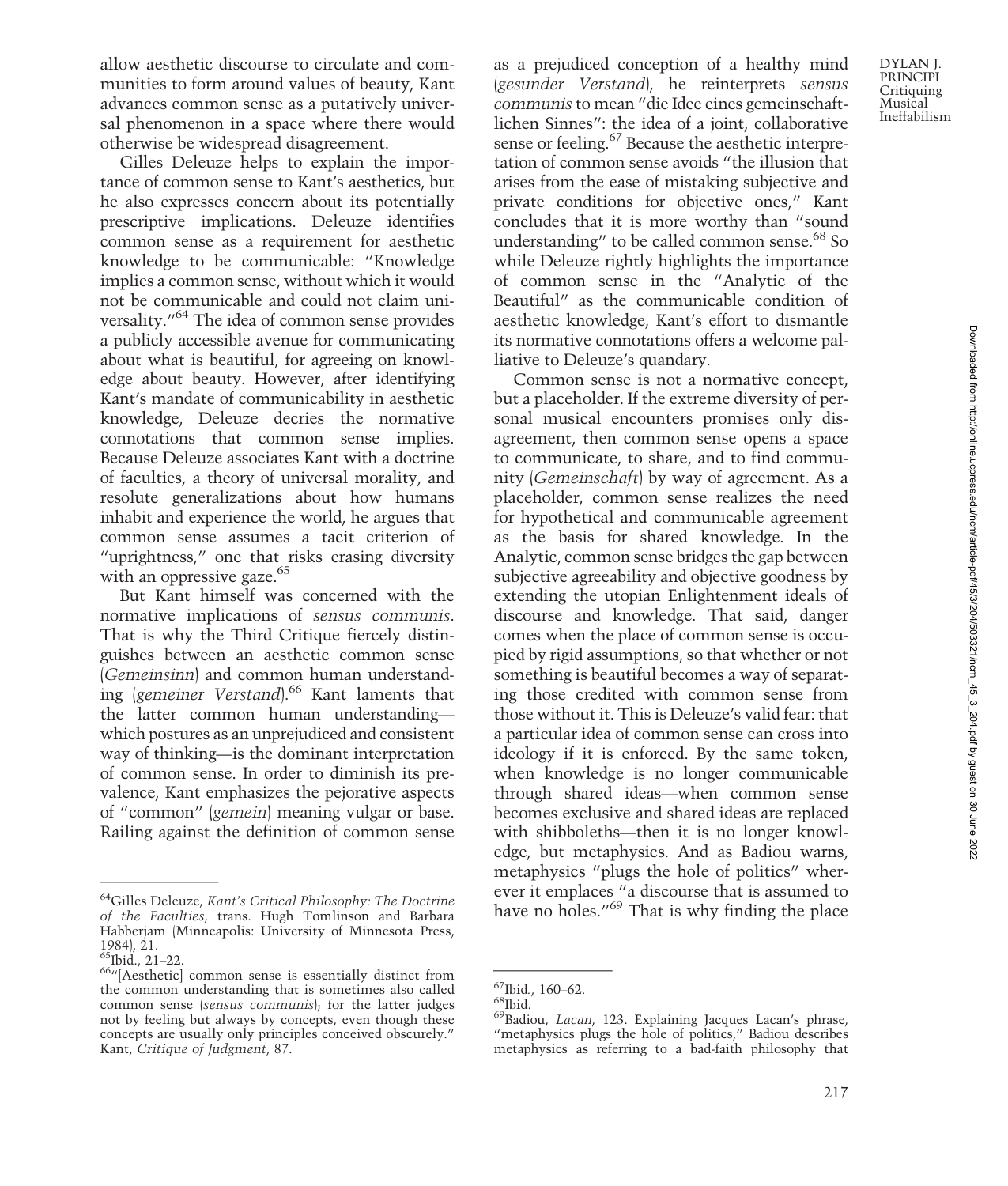of common sense is as dangerous as it is useful: useful in that it unveils the social constructedness of concepts taken for granted; dangerous in that it threatens to cover that constructedness right back up again. Along the same lines, strong claims about music itself must be relinquished on the way to viewing "music" as a dynamic concept brokered through language by continuous interpretation. If aesthetic knowledge about music would move beyond ontological assertions, it must embrace the uncertain hope that all people can know and share experiences of musical beauty.

## VI

Just as ineffability presents a dialectical paradox of immediacy and mediation, so a tension emerges in the Analytic between music as nonrepresentational and the imperative that aesthetic knowledge be communicable. On one hand, Kant's classification of untexted music as free beauty sets it apart from other arts and destines it for a special kind of judgment, one that depends primarily on the composer's genius or a special accord with nature. If music is believed to draw its beauty from these mystified sources, then describing music will be equally beholden to mystery and metaphysics (read: politics). The conclusions that instrumental music is less describable, more abstract, or less conceptual than other arts—all incline toward a musical exceptionalism from which ineffability draws its strength.

On the other hand, Kant's Analytic links aesthetic contemplation to communication with concepts and language in a way that is at odds with the belief that music (or anything beautiful, for that matter) is ineffable. Using Guyer's terminology, ineffability theories correlate with the precognitive interpretation of Kant's Analytic when they assert that music is so immediate that it precludes description. Alternatively, ineffability correlates with the multi-cognitive interpretation when it forfeits description in the face of music's infinite interpretability. In

conceals a powerful group's arrogation of discourse by justifying its own worldview.

both the precognitive and multi-cognitive scenarios, musical experience forestalls or overruns discourse, making a communicable concept of "music" impossible. In contrast, Guyer shows that aesthetic experience is always reflective and conceptual, since nothing can be called beautiful until it is named with a concept and recognized as the cause of free play. It is not possible to say "music is ineffable" without first saying "music": the argument that "music is ineffable" always has a "music" in mind.

Kant's notion of subjective universality empowers individuals to share their experiences of beauty against a hypothetical sense in common. Where the diverse individuality of aesthetic experience assures only disagreement, common sense offers the uncertain hope that we might find agreement. In Kant's Enlightenment aesthetics, every person cultivates a private ideal of common-sense beauty, but it is discourse that enables individuals to foster communities around a shared idea of what is beautiful. And if discourse requires concepts in order to delimit and communicate aesthetic experiences, then the concept of music (that name by which we grasp musical experiences) cannot exist outside of the ineluctably social domain of the effable. At the same time, common sense can be oppressive when it asserts one ideal over others: when, that is, it overreaches. Common sense is useful when it is only an idea, the idea of an agreement that invites us to communicate with one another. The truly hegemonic gesture is the one that allows truisms to win out over the uncertainty of discourse.

The conviction that music is ineffable has served as a solution to the riddle of music's interpretive plurality at the same time that it has perpetuated a strong claim about music's ontology. But it is neither the only solution nor the best one. Shifting the locus of music's interpretability—from the question of whether music is or is not ineffable to the negotiation of concepts through language—would preserve ineffability's democratizing impetus while loosening its claim to epistemological authority.70 For music's

<sup>70</sup>The phrase "loosening its claim to epistemological authority" is borrowed from Lawrence Kramer, "Haydn's Chaos, Schenker's Order; or, Hermeneutics and Musical Analysis: Can They Mix?" this journal 16, no. 1 (1992): 8.